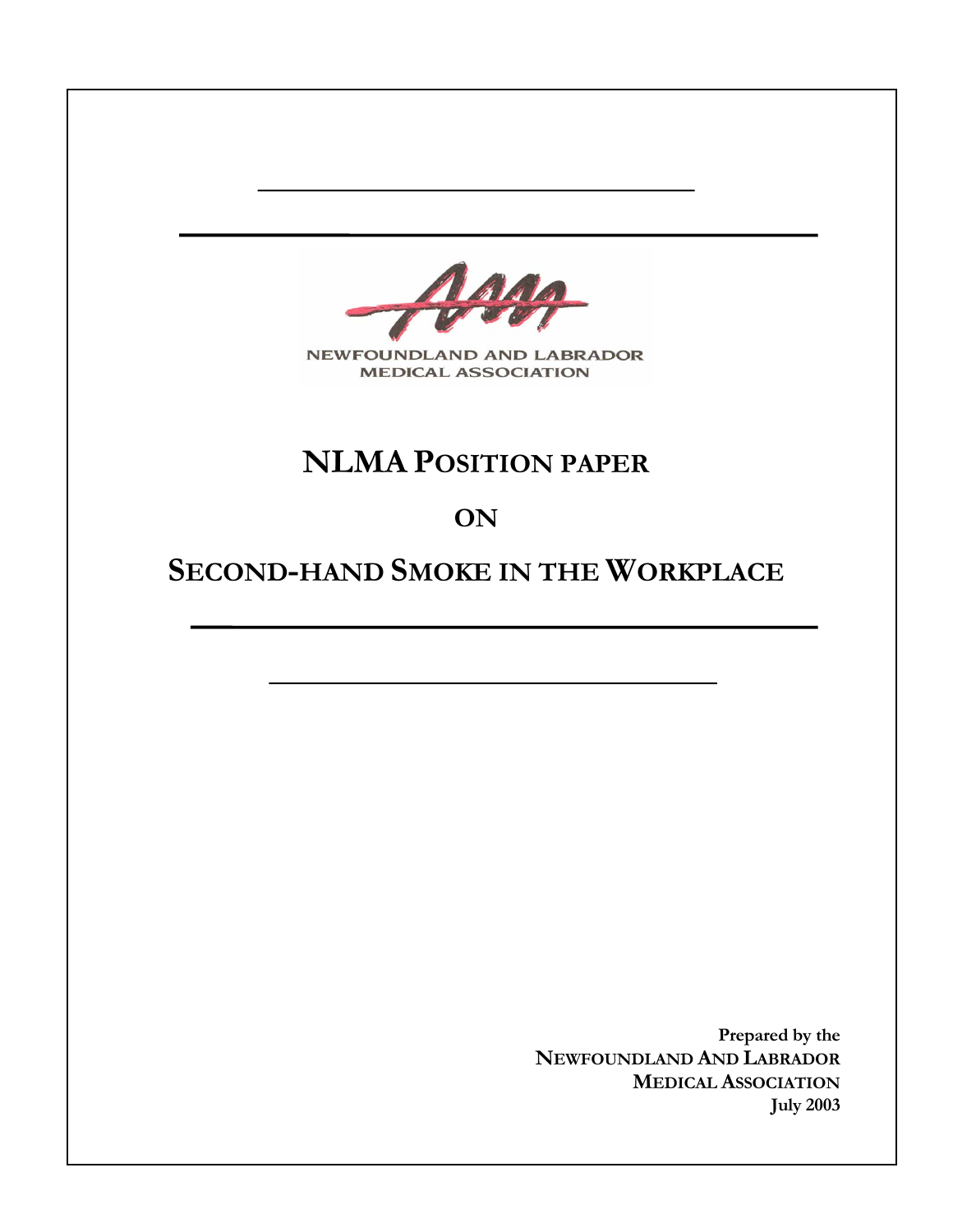# **NLMA Position Paper on Second-hand Smoke in the Workplace**

# **Introduction**

There is a consensus among the most reputable scientific and medical academies and government agencies on the serious health hazards of second-hand smoke or environmental tobacco smoke (ETS). Exposure to second-hand smoke causes heart disease, lung cancer, nasal sinus cancer and respiratory ailments in adults, and it causes sudden infant death syndrome, fetal growth impairment and a wide range of respiratory conditions in infants and children, including bronchitis, pneumonia, middle ear disease and asthma exacerbation. More recent research has linked ETS exposure to cervical and breast cancer, stroke, and miscarriages in adults; and to asthma induction, decreased lung function, cystic fibrosis, and cognition and behavior problems in children. ETS exposure causes approximately 112 deaths per year in Newfoundland and Labrador and is the leading cause of workplace death.<sup>1</sup>

Given the overwhelming body of medical evidence which clearly demonstrates the direct causes and linkages between exposure to second-hand smoke and serious health effects among non-smokers, it is the position of the Newfoundland and Labrador Medical Association (NLMA) that it is the responsibility of the Government of Newfoundland and Labrador to address the serious health effects of second-hand smoke exposure in the most effective way by immediately legislating a province-wide ban on smoking in all workplaces including bars and bingos.

## **New Medical Evidence**

Second-hand smoke contains more than 4,000 different chemicals, including more than 50 known carcinogens and 103 chemicals identified as poisonous to humans. The chemical compounds in tobacco smoke include toxic heavy metals, pesticides, and dangerous chemicals like carbon monoxide, vinyl chloride, formaldehyde, hydrogen cyanide, radionuclides, benzene and arsenic.<sup>[ii](#page-10-1)</sup>

The U.S Environmental Protection Agency has classified environmental tobacco smoke as a "*Group A Carcinogen*," a classification reserved only for those compounds shown to cause cancer in humans based on studies of human populations.<sup>iii</sup> ETS causes more mortality than all other known environmental toxins combined,<sup>iv</sup> and increases the risk of deathfrom heart disease by 20 to 30 per cent for non-smokers married to smokers.<sup>v</sup>

Since 1992, six major scientific reviews of the health effects of second-hand tobacco smoke have been published. These include reports of the United States Environmental Protection Agency published in 1992  $&1997$ ;<sup> $\overline{v}$ </sup> the Australian National Health and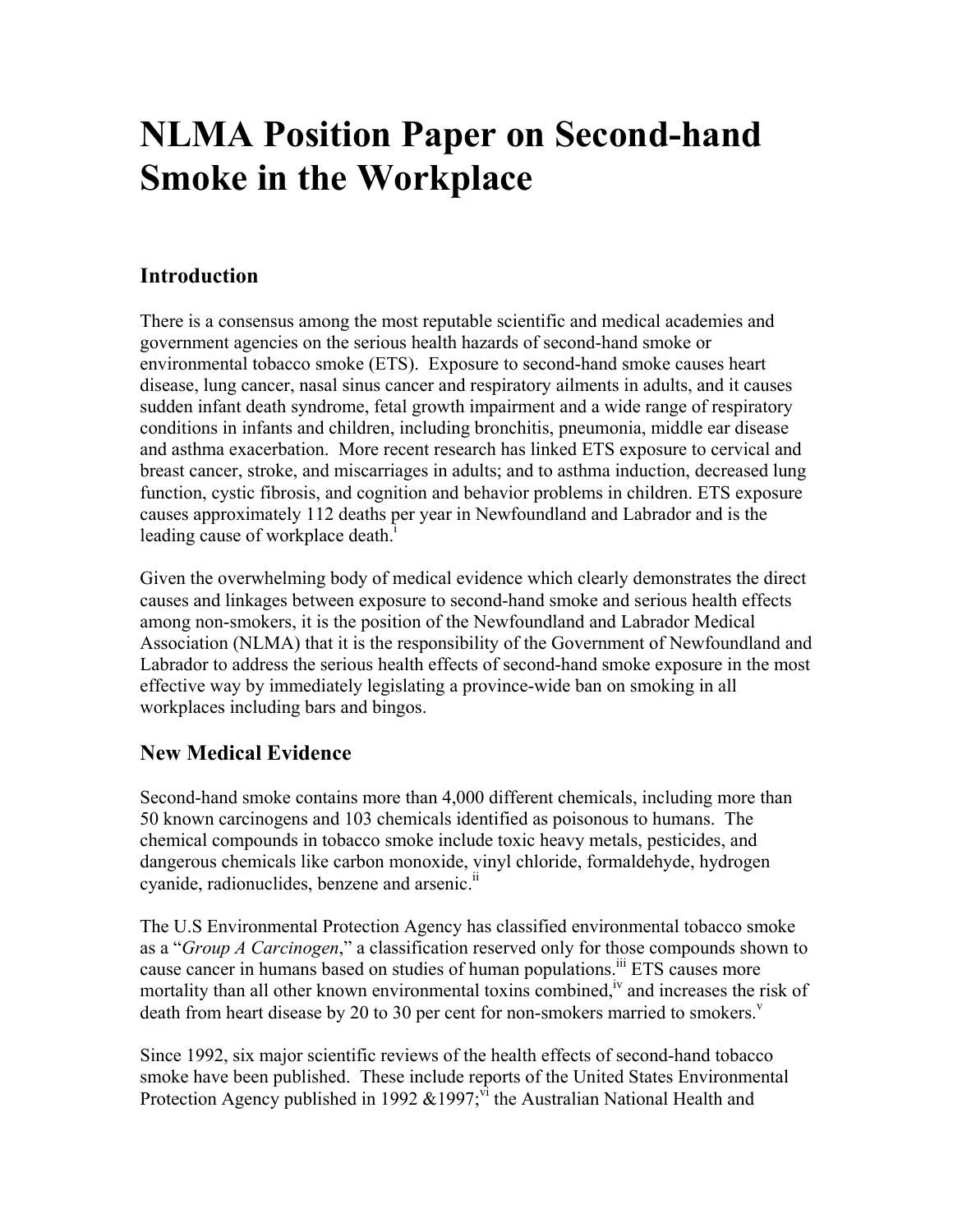Medical Research Council in 1997;<sup>vii</sup> the California Environmental Protection Agency in 1997;<sup>viii</sup> the United Kingdom Scientific Committee on Tobacco and Health in 1998;<sup>ix</sup> the World Health Organization in 1999;<sup>x</sup> and the United States National Toxicology Program in  $2000$ <sup>x<sub>1</sub></sup>. In addition to these six comprehensive reviews, the NLMA would like to add the two international reports conducted by the International Agency for Research on Cancer (IARC) in 1998<sup>xii</sup> and 2002<sup>xiii</sup>, and the May 2001 Ontario Tobacco Research Unit  $(OTRU)$  report on environmental tobacco smoke. $x$ iv

These major reviews, and hundreds of other published studies, clearly lead to one conclusion: second-hand smoke is a direct cause of lung cancer, heart disease, nasal sinus cancer, a variety of respiratory conditions such as asthma, middle ear disease, bronchitis, and pneumonia (particularly in children), and  $\text{SIDS}^{\text{xy}}$  In addition to these direct causal relationships, the medical evidence has concluded that several other diseases and/or conditions may be caused by second-hand smoke exposure, including stroke, spontaneous abortion, adverse impacts on cognition and behavior in children, exacerbation of cystic fibrosis, cervical cancer and breast cancer.<sup>xvi</sup>

In Newfoundland and Labrador, passive smoking kills an estimated 112 people every year, 70 per cent from heart disease, seven per cent from lung cancer, and the remaining 23 per cent from other cancers. <sup>xvii</sup> It also causes more than 560 respiratory tract infections such as pneumonia and bronchitis in the province's infants, a worsening of the asthmatic conditions in up to 2, 240 more children and up to 56 new cases of childhood asthma a year in the province.

## **Lung Cancer**

In 1992, the U.S. Environmental Protection Agency (EPA) report and the 1997 California EPA report both concluded that second-hand smoke is a cause of lung cancer and responsible for  $3,000$  deaths annually in the United States.<sup> $x$ viii</sup>

Additionally, in 1997 a *British Medical Journal (BMJ)* review of the accumulated evidence on lung cancer and environmental tobacco smoke concluded that non-smokers living with a smoker have an excess lung cancer risk of 24%. Positive and negative adjustments for bias, misclassification, and diet produced an adjusted excess risk of 26 per cent.<sup>xix</sup> The 1998 report of the United Kingdom Scientific Committee on Tobacco and Health similarly concluded that ETS exposure is a cause of lung cancer, and that those with long-term exposure have an increased risk of 20 to 30 per cent. $^{xx}$  $^{xx}$  $^{xx}$ 

In 1998, the International Agency for Research on Cancer (IARC) published the largest European study to date on the relationship between lung cancer and second-hand smoke. The study demonstrated a 16 per cent increase in the point estimate risk of lung cancer for non-smokers, a result consistent with the six major reports noted earlier. $^{XX1}$  An editorial in the Journal of the National Cancer Institute concluded that the new study data, plus previous evidence, presented "*an inescapable scientific conclusion . . . that secondhand smoke is a low-level lung carcinogen*."[xxii](#page-10-21)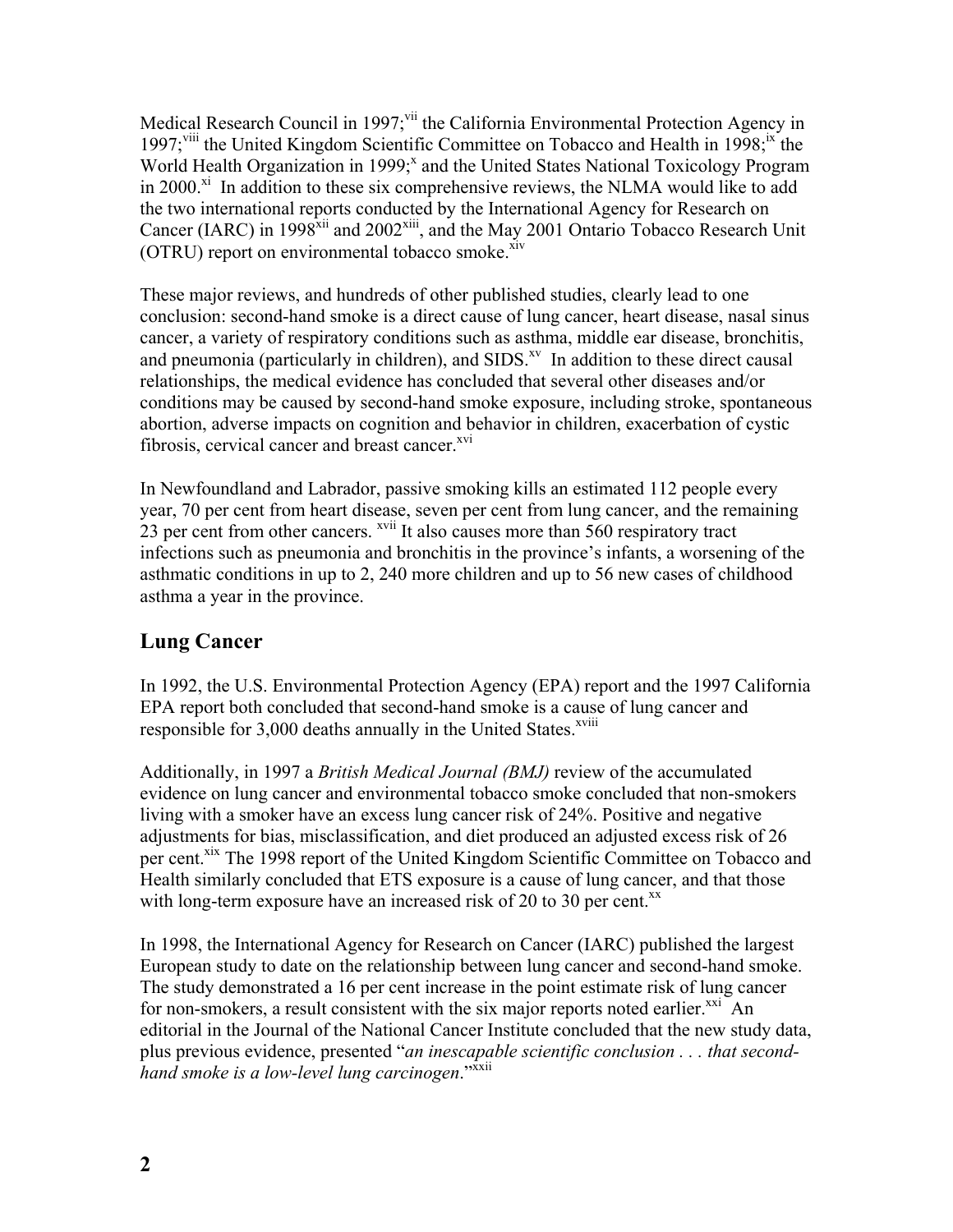In June 2002, a scientific working group composed of 29 experts from 12 countries convened by the Monographs Program of IARC, reinforced previous findings by concluding that second-hand smoke is carcinogenic to humans and a cause of lung cancer adding that: "involuntary *smoking involves exposure to the same numerous carcinogens and toxic substances that are present in tobacco smoke produced by active smoking,*  which is the principal cause of lung cancer.["xxiii](#page-10-22)

The monograph also concluded that after conducting meta-analyses of more than 50 international studies of exposure to second-hand smoke and lung cancer risk in nonsmokers over the past 25 years, there is a statistically significant and consistent association between lung cancer risk and those non-smokers exposed to second-hand smoke from active smokers, whether exposed to it by their spouses or in the workplace. Thus, "*involuntary smoking is a cause of lung cancer in never smokers.*"<sup>[xxiv](#page-10-23)</sup>

# **Heart Disease and Stroke**

In 1983, the U.S Surgeon-General established that cigarette smoking is the largest preventable cause of heart disease in the United States.<sup>xxv</sup> Once the link was confirmed, smoking was found to kill more people due to heart disease than due to lung cancer. A study recently conducted by Health Canada supported these findings. It discovered that in 1997 more than 800 Canadians died from Coronary Heart Disease (CHD) as a result of second-hand smoke in the home. <sup>xxvi</sup>

The 1997 California EPA findings on the health effects of environmental tobacco smoke also support the above findings. It concluded that: "*The epidemiological data, from prospective and case-control studies conducted in diverse populations, in males and females and in western and eastern countries, are supportive of a causal association between second-hand smoke exposure from spousal smoking and coronary heart disease*  mortality in non-smokers."<sup>[xxvii](#page-10-26)</sup>

Complementing the above findings was a recent study published in the July 2001 issue of the Journal of the American Medical Association.<sup>xxviii</sup> Using a digital ultrasound system a team of researchers at the Osaka City University Medical School in Osaka, Japan were able to observe in real time the actual effects of 30 minutes of second-hand smoke exposure on the coronary arteries. They discovered that 30 minutes of exposure broke down the normal antioxidant defenses of the endothelial cells and in so doing, stopped the cells from performing their function and prevented the arteries from increasing their blood flow. In the opinion of the researchers, "*this provides direct evidence of a harmful*  effect of passive smoking on the coronary circulation in non-smokers."<sup>xxix</sup>

There is also a growing body of research linking second-hand smoke exposure to acute stroke. A study published in the June 1999 issue of Tobacco Control found a significant increased risk of stroke in men and women when exposed to second-hand smoke.<sup>[xxx](#page-10-29)</sup>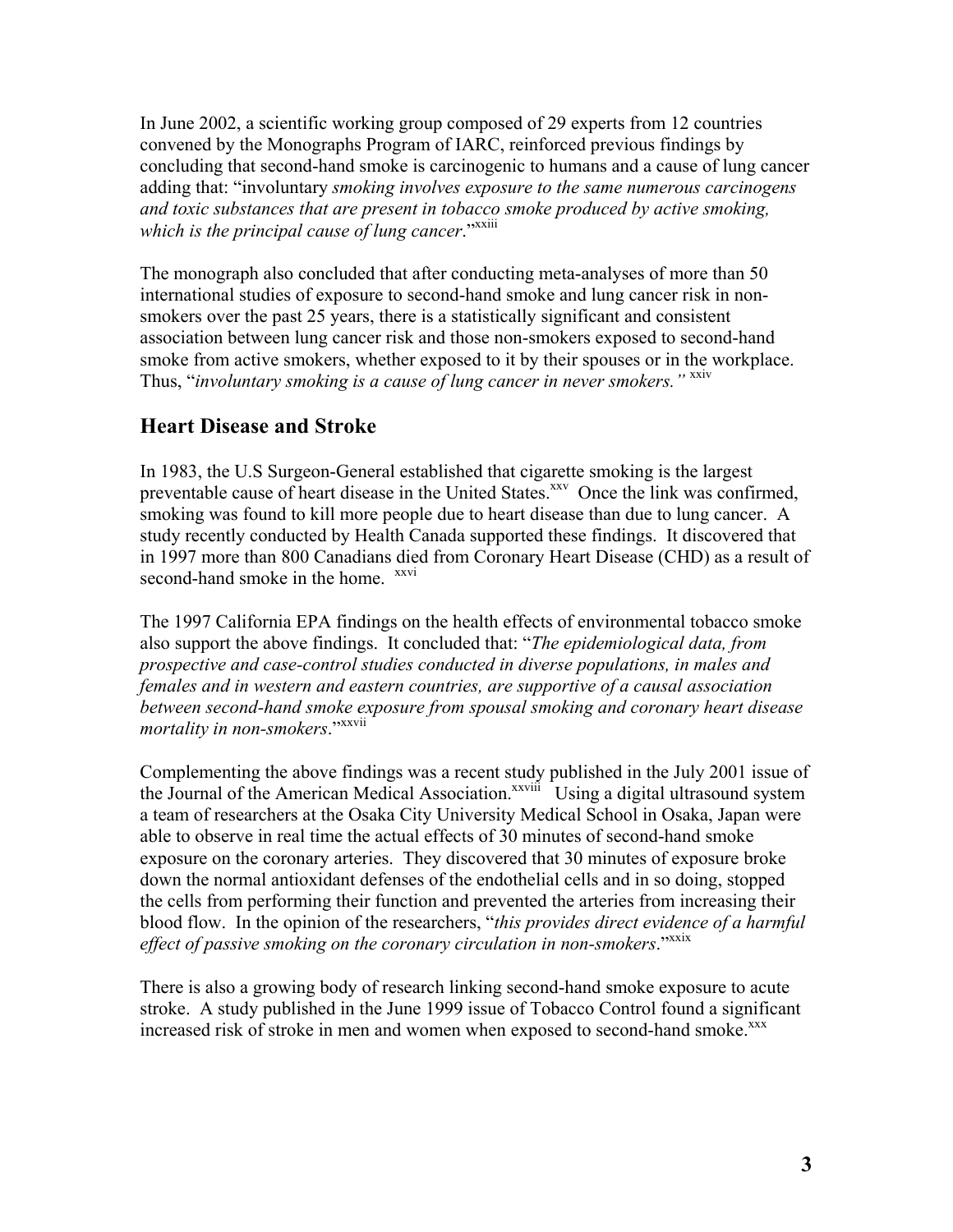#### **Respiratory Disease**

The link between second-hand smoke and childhood respiratory ailments, including bronchitis, pneumonia and asthma, has been well established. Much less research has been done on ETS and adult respiratory problems. Recent studies found that ETS elevates the risk of pneumococcal pneumonia, adult asthma, chronic bronchitis and emphysema, and increases the incidence of cough, phlegm, and days lost from work in workers exposed to second-hand smoke.<sup>xxxi</sup> The California Environmental Protection Agency has also reported that sensory eye and nasal irritation can result from ETS-related noxious stimulation of upper respiratory tract and corneal mucous membranes. In addition, the study found suggestive evidence of a causal association between ETS exposure and both cystic fibrosis and decreased pulmonary function.<sup>xxxii</sup>

Similarly, the United States Environmental Protection Agency found that: "*Environmental tobacco smoke has subtle but significant effects on the respiratory health of non-smokers, including reduced lung function, increased coughing, phlegm production, and chest discomfort*." [xxxiii](#page-10-32)

However, the study that is most relevant to the proposed Newfoundland and Labrador workplace legislation is one by Dr. Mark Eisner of the Division of Pulmonary and Critical Care Medicine, Department of Medicine, University of California, San Francisco. Dr. Eisner and his colleagues studied the respiratory health of San Francisco bartenders before and after the legislative prohibition of smoking in all bars and taverns in California from January 1, 1998. Self-reported ETS exposure among the interviewed bartenders declined from a median of 28 hours per week before the smoking ban (testing in December 1997) to two hours per week afterwards (testing in February 1998).<sup>xxxiv</sup> Before the ban, 74 per cent of the interviewed bartenders reported respiratory symptoms, including wheezing, dyspnea (shortness of breath), morning cough, cough during the rest of the day or night, and phlegm production. Symptoms were assessed using the International Union Against Tuberculosis and Lung Disease Bronchial Symptoms Questionnaire. Within two months of the ban, 59 per cent of these previously symptomatic bartenders no longer reported respiratory symptoms. Before the ban, 77 per cent of bartenders also reported ETS-related sensory irritation symptoms, including red, teary or irritated eyes; runny nose, sneezing or nose irritation; and sore or scratchy throat. Following the ban, 78 per cent of these previously symptomatic bartenders were free of symptoms.

#### **Do Ventilation and Non-Smoking Areas Provide Protection from ETS?**

Opponents of smoke-free legislation have argued that ventilation systems can protect workers from the health effects of second-hand smoke. Indeed the Canadian Tobacco Manufacturer's Council has given the Hotel Association of Canada \$3.2 million to implement its "Courtesy of Choice" program, *"which involves adopting ventilation and filtration systems to ensure that smoke and other contaminants in the air are removed.["xxxv](#page-10-34)*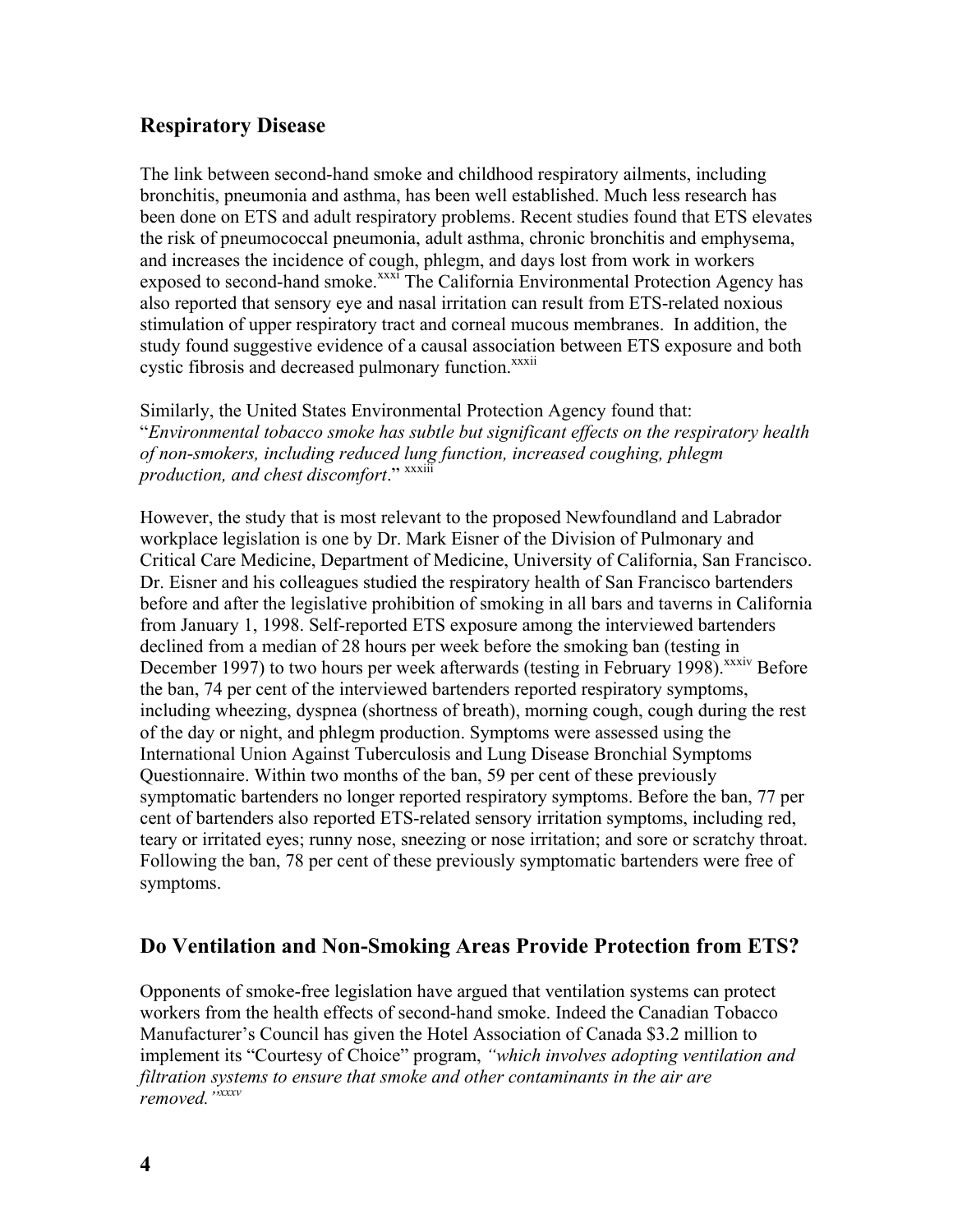However, a separate review of the published health literature on ETS exposure found that *"health impacts are still substantial even under ventilated conditions."[xxxvi](#page-10-35)* Separate smoking and non-smoking areas under the same ventilation system have been found to expose non-smokers to recirculated tobacco smoke. *[xxxvii](#page-10-36)* One analysis concluded that even the most sophisticated ventilation systems would have to improve by a factor of 2,000 *"in order to meet the level of public health protection normally expected against environmental contaminants."[xxxviii](#page-10-37)* 

Furthermore, although adequate ventilation can help dilute some air contaminants including nicotine, it does not eliminate environmental tobacco smoke, and it does not provide protection for employees from ETS exposure or its adverse health impacts. Even the best air-cleaning systems, if properly operated and maintained, which is often not the case, remove only some of the toxic components of tobacco smoke. *"In practice,"*  concluded one analysis, *"mechanical ventilation systems alone are not a satisfactory alternative to banning or restricting smoking.["xxxix](#page-10-38)*

A recent revision to the internationally accepted ASHRAE ventilation standards, the most widely observed code of ventilation practice in Canada, accepts this conclusion. The 1999 revision (ASHRAE Standard 62-1999: *Ventilation for Acceptable Indoor Air Quality)* accounted for new knowledge on the health effects of ETS by removing an existing provision on ventilation rates for second-hand smoke. ASHRAE now applies ventilation rates only to air that is already free from tobacco smoke, and it refers instead to health authorities and scientific agencies that have determined that there should be no exposure to  $ETS<sub>x1</sub>$ 

ASHRAE has further concluded that no air cleaning technology current exists to effectively reduce tobacco smoke to levels that would provide adequate public health protection. The Ontario Tobacco Research Unit analysis noted that development of new technology capable of removing or reducing most of the more than 100 toxic agents from air polluted by tobacco smoke is unlikely.<sup>xli</sup>

#### **Tougher Smoke-Free Legislation Required**

Since the passage of the 1993 Newfoundland and Labrador Smoke-Free Environment Act, smoking has been prohibited in day cares, schools, retail stores, acute health facilities, buses, taxis, and recreational facilities. As a result of recent amendments to the Smoke-free Environment ACT in January 2002, smoking is now banned in most public places, including restaurants frequented by children. Regrettably, smoking is still permissible in some hospitality sector workplaces such as bars, bingos and restaurants that do not cater to children.

Given the serious health impact of second-hand smoke and the increasing social consensus on the dangers of both smoking and the exposure to second-hand smoke, it is the position of the NLMA that all Newfoundland and Labrador workplaces and enclosed public places should be 100 per cent smoke-free. Second-hand smoke elimination must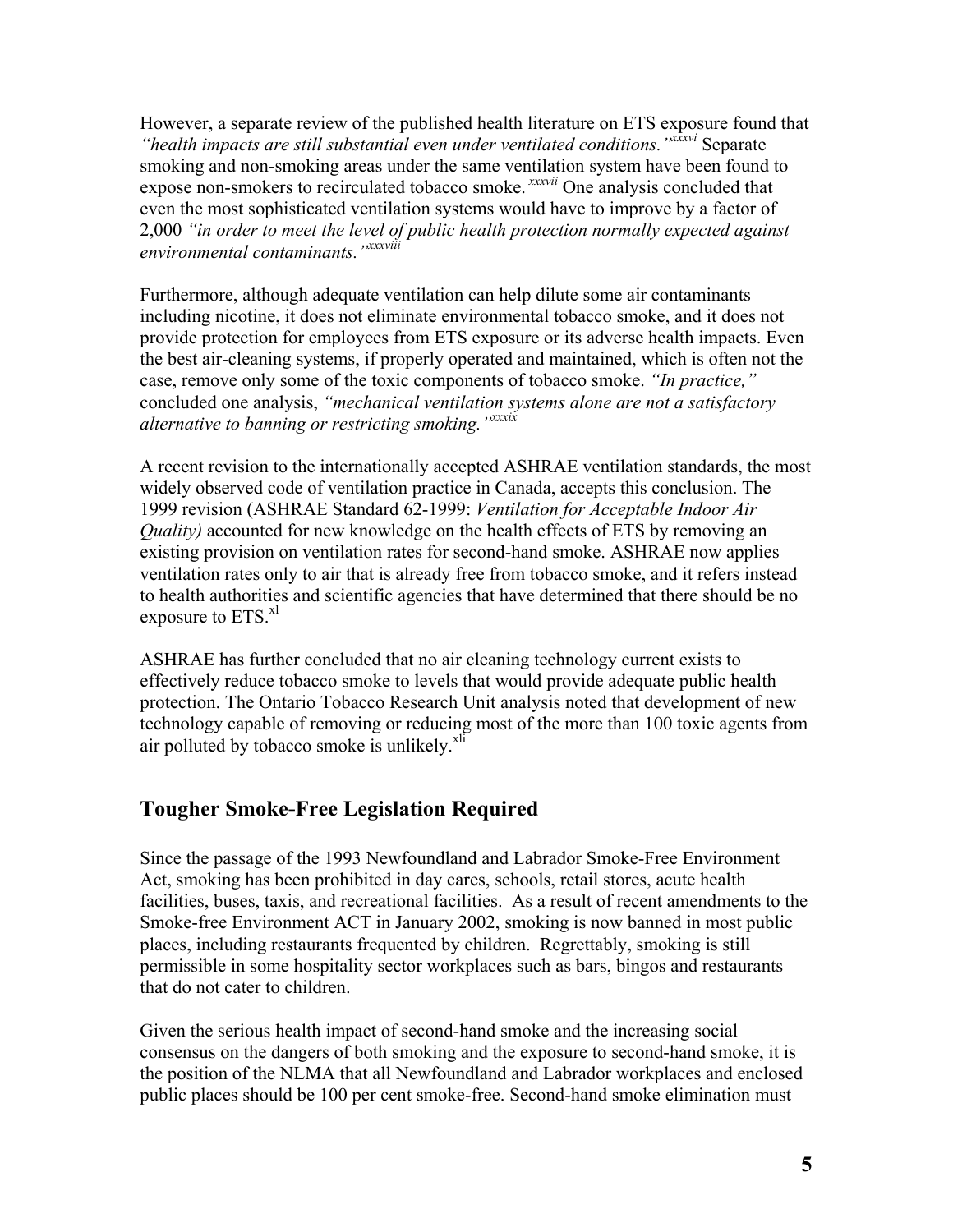be viewed as a positive and necessary step in maintaining and enhancing the health of the entire population including employees in the hospitality sector. The exposure of adult non-smokers to second-hand smoke, a known human carcinogen, can and must be viewed as being a direct violation of the rights of all non-smokers, in particular the rights of workers who frequently have no choice but to be exposed to second-hand smoke on a daily basis.

#### **Litigation Costs and Legal Requirements**

There is also a growing body of legal precedent indicating that governments and employers are bound by law to ensure safe working environments for employees and to remove known health hazards from the workplace such as environmental tobacco smoke. The extent and reach of potential litigation can be seen in a spate of U.S. class action lawsuits by employee groups claiming harm from second-hand smoke exposure endured on the job. For example, Florida flight attendants settled a class action suit based on ETS exposure for \$349 million.<sup>xlii</sup> More recently, Boston attorneys have planned a lawsuit against the tobacco industry, restaurants and even restaurant associations that have vehemently opposed smoking bans. The potential litigation costs illustrate the perils that exist for restaurant and hotel associations if they align themselves too closely with the tobacco industry and its objectives. According to attorney Mark Gottlieb of Northeastern University's Tobacco Control Resource Center: "*We felt that the evidence has been very strong linking the health problems of bar and restaurant workers to environmental tobacco smoke. . . Normally, we would just focus on the tobacco industry. But here the actions of the restaurant owner may be relevant in terms of liability, so we're looking beyond the tobacco companies themselves*."[xliii](#page-10-42)

Concern about potential litigation was one reason the California Restaurant Association (CRA), the largest restaurant trade group in that state, supported California's Smoke-Free Workplace Act and played an instrumental role in its passage. The CRA's constructive role and alignment with public health interests may be a model for the Newfoundland and Labrador hospitality industry with respect to both employee health and owner liability. "*CRA leaders supported a statewide prohibition of smoking in restaurant dining rooms and bars to protect workers from second-hand smoke and employers from liability in civil and workers compensation cases tied to individuals claiming they were harmed by onthe-job exposure to second-hand smoke*.["xliv](#page-10-23)

From a legal perspective, it has also been argued that the privacy rights and freedoms of smokers end at the point that they invade a non-smoker's physical and decisional privacy rights not to breathe environmental tobacco smoke. A *Georgetown Law Journal*  commentary on that legal issue argues for a change in "*the presumption that smoking is permitted wherever it is not expressly forbidden, to a presumption that smoking is permitted only in designated areas."* The author also notes that: "*The risks of liability for exposing a non-smoking employee to environmental tobacco smoke combined with the increased costs of hiring smokers provide a significant incentive for employers to institute restrictive hiring policies*."[xlv](#page-10-43)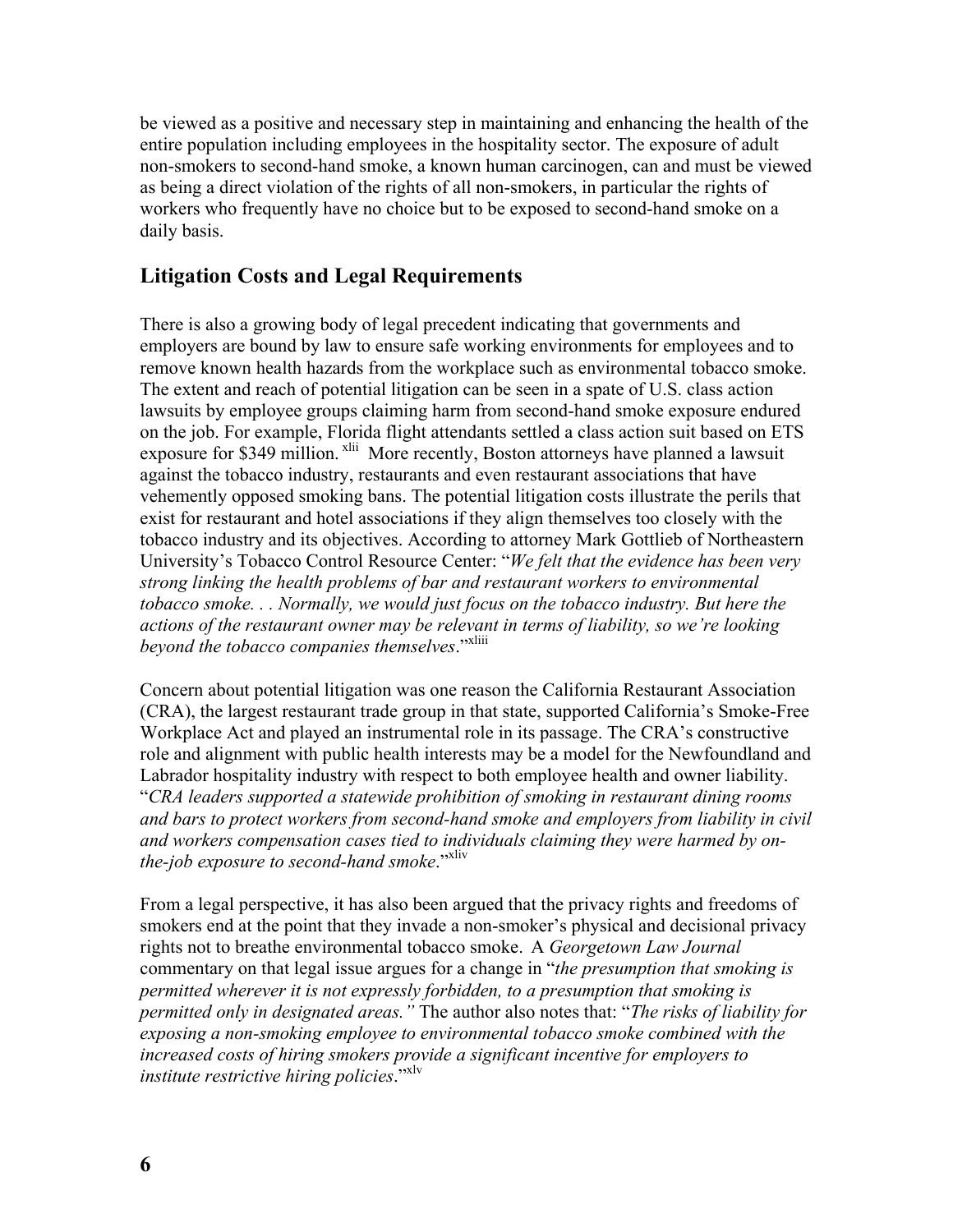# **Conclusion**

 $\overline{a}$ 

Expert assessments, empirical evidence, risk assessment procedures, and internationally accepted indoor air quality and ventilation standards have determined that ventilation and non-smoking sections do not remove the toxic constituents of tobacco smoke from the air and provide no solution to the problem of exposure to second-hand smoke. Instead, the recommendations of expert scientific panels on ETS exposure are "*clear, consistent and unanimous – all involuntary exposure is harmful and should be eliminated."[xlvi](#page-10-44)* 

Given the consistency of the growing body of health evidence, and the demonstrated costly human toll of second-hand smoke exposure, it is the position of the Newfoundland and Labrador Medical Association that there is an undisputable clear case for smoke-free workplace legislation in Newfoundland and Labrador. The NLMA urges the provincial government to immediately address the issue of second-hand smoke by introducing amendments to the smoke-free environment act which would ban smoking in all workplaces including bars and bingos.

*Health of Canadians*, page 65; United States Environmental Protection Agency (1993 and 1994), *Respiratory Health Effects of Passive Smoking: Lung Cancer and Other Disorders*, National Institutes of Health, National Cancer Institute, Smoking and Tobacco Control Mongrahp 4 (NIH publication 93-3605), Bethesda, Maryland, August, 1993, and "Setting the Record Straight: Secondhand Smoke is a Preventable Health Risk," EPA publication no. 402-F-94-005, June 1994; Nova Scotia Department of Health, *Smoke-Free Places: Towards Healthier Communities in Nova Scotia*: *A Discussion Paper*, 1997; National Research Council, Committee on Passive Smoking, Board on Environmental Studies and Toxicology, *Environmental Tobacco Smoke: Measuring Exposures and Assessing Health Effects*, National Academy Press, Washington D.C., 1986. Health Canada, "Passive Smoking: Nowhere to Hide," available at <http://www.hc-sc.gc.ca/hppb/tobaccoreduction/factsheets/passive.htm> For a comprehensive set of references, see footnotes 106-124 in Report to the Minister of Health from Expert Panel on the Renewal of the Ontario Tobacco Strategy, *Actions Will Speak Louder than Words*, February, 1999.

<sup>&</sup>lt;sup>i</sup> Ronald Coleman, GPI Atlantic, (2003), The Economic Impact of Smoke-Free Workplaces: An Assessment For NL

ii Ontario Tobacco Research Unit, University of Toronto, (2001), *Protection from Second-Hand Tobacco Smoke in Ontario: A Review of the evidence regarding best practices*, Toronto, May, 2001, page 37; Hasbach, Ann, (1998), "Is Your Workplace a Threat to Your Health?", *Consulting-Specifying Engineer*, Denver, supplement on workplace protection, pages 28-33; Smoke-Free Kings (2000), *Smoke-Free By-Laws: Questions and Answers*, October 2000.<br>iii For summaries of health risks due to second-hand smoke, see Health Canada, *Statistical Report on the* 

<sup>&</sup>lt;sup>iv</sup> Hyland, Andrew, and Cummings, Michael, (1999), "Consumer Response to the New York City Smoke-Free Air Act," Journal of Public Health Management and Practice 5(1): 28-36, January, 1999, page 28, citing US Environmental Protection Agency, (1992), Respiratory Health Effects of Passive Smoking: Lung Cancer and Other Disorders, Publication no. EPA 600/6-90/006F, Washington, DC.

v Heart and Stroke Foundation of Canada, (1994), *Environmental Tobacco Smoke: Behind the Smokescreen*, Ottawa.

vi United States. Environmental Protection Agency. Respiratory health effects of passive smoking: lung cancer and other disorders. Washington, DC: Office of Health and Environmental Assessment; 1992 Dec. EPA/600/6-90/006F.

<sup>&</sup>lt;sup>vii</sup> Australia. National Health and Medical Research Council. The health effects of passive smoking. Canberra ACT, Australia: The Council; 1997 Nov.

viii California. Environmental Protection Agency. Health effects of exposure to environmental tobacco smoke. Final report. Sacramento, CA: Office of Environmental Health Hazard Assessment; 1997 Sep.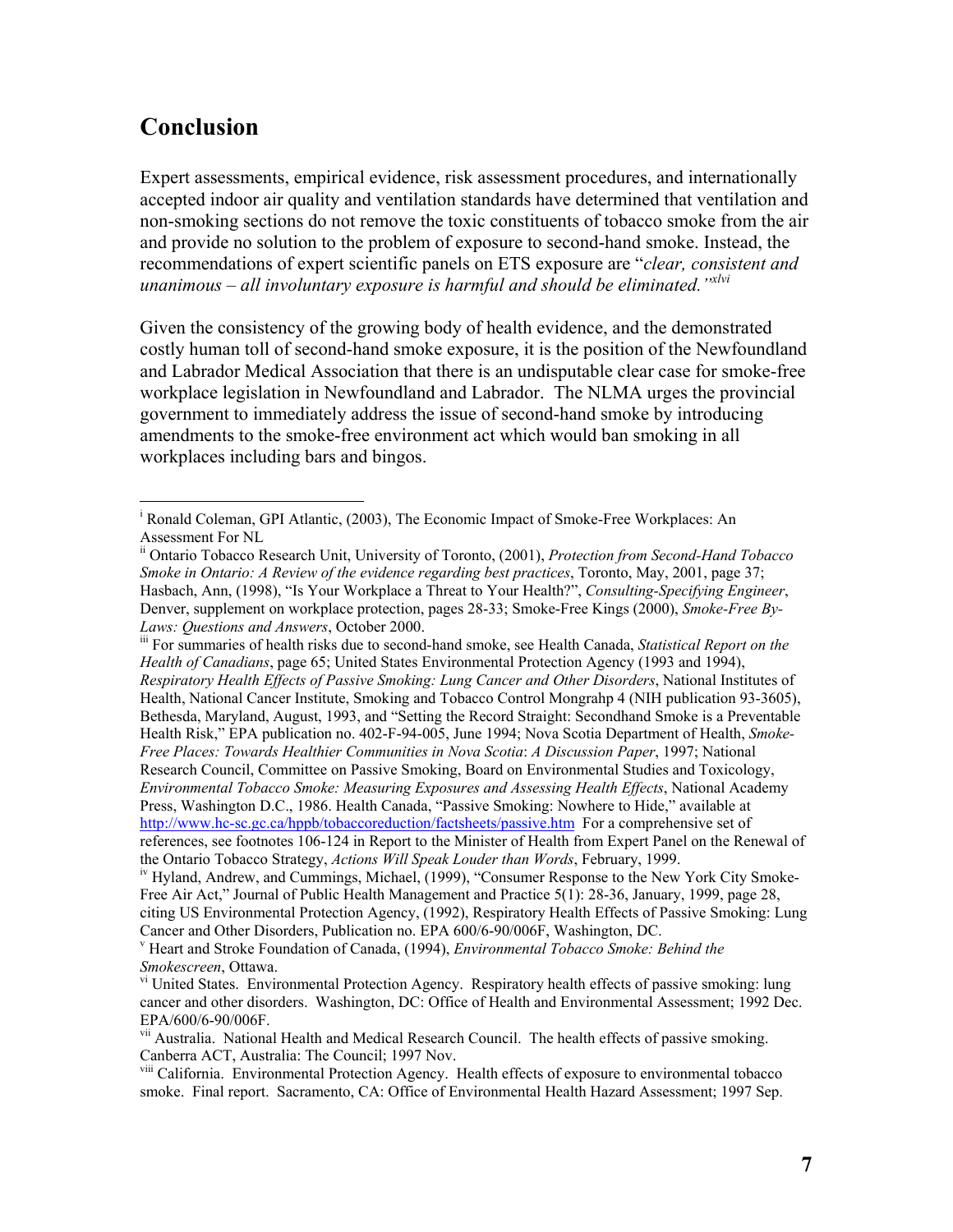<sup>ix</sup> United Kingdom. Department of Health. Report of the Scientific Committee on Tobacco and Health. London, UK: The Stationery Office; 1998

x World Health Organization. Tobacco Free Initiative. International consultation on environmental tobacco smoke (ETS) and child health: consultation report. Geneva, Switzerland: World Health Organization; 1999 Jan. WHO/NCD/TFI/99.10

<sup>xi</sup> United States. Department of Health and Human Services. National Toxicology Program. 9<sup>th</sup> report on carcinogens. Research Triangle, NC: National Toxicology Program; 2000

xii Boffetta P, Agudo A, Ahrens W, et al. Multicenter case-control of exposure to environmental tobacco smoke and lung cancer in Europe. J Natl Cancer Inst 1998 Oct 7;90(19):1440-50

xiii International Agency for Research on Cancer. Tobacco Smoke and involuntary smoking. Lyon France: IARCPress; In press 2003 Jun. IARC monograph volume 83

xiv Ontario Tobacco Research Unit. Protection from second-hand smoke in Ontario: a review of the evidence regarding best practices. Toronto, ON: University of Toronto; 2001 May.

xv Ontario Tobacco Research Unit. Protection from second-hand smoke in Ontario: a review of the evidence regarding best practices. Toronto, ON: University of Toronto; 2001 May.

xvi Ontario Tobacco Research Unit. Protection from second-hand smoke in Ontario: a review of the evidence regarding best practices. Toronto, ON: University of Toronto; 2001 May.

xvii This estimate is based on several U.S. and international studies, including: U.S. Centers for Disease Control and Prevention, "State-Specific Prevalence of Current Cigarette Smoking Among Adults and the Proportion of Adults Who Work in a Smoke-Free Environment – United States, 1999," *Morbidity and Mortality Weekly Report* (2000) 49 (43): 978-982*,* November 3, 2000, page 978, citing Centers for Disease Control, "Smoking-attributable mortality and years of potential life lost – United States, 1984," *Morbidity and Mortality Weekly Report* (1997): 46: 444-451 (3,000 estimated US deaths due to lung cancer), and National Cancer Institute (1999), *Health effects of exposure to environmental tobacco smoke: the report of the California Environmental Protection Agency*, Bethesda, Maryland, U.S. Department of Health and Human Services, National Institutes of Health, National Cancer Institute, NIH publication no. 99-4645 (62,000 US coronary heart disease deaths annually among non-smokers exposed to ETS); also published as California Environmental Protection Agency (1997), *Health Effects of Exposure to Environmental Tobacco Smoke,* Office of Environmental Health Hazard Assessment, September, 1997, available at:

[http://www.oehha.org/air/environmental\\_tobacco/index.html](http://www.oehha.org/air/environmental_tobacco/index.html), (360 annual lung cancer deaths and 4,200-7,440 annual ischaemic heart disease deaths due to ETS exposure in California, plus 120 annual sudden infant death syndrome deaths due to ETS). See also mortality estimates due to ETS in Glantz, Stanton, and Parmley, William (1991), "Passive Smoking and Heart Disease: Epidemiology, Physiology, and Biochemistry," *Circulation* 83 (1): 1-12, January, 1991; Glantz, Stanton and Parmley, William, (1995), "Passive Smoking and Heart Disease: Mechanisms and Risk," *Journal of the American Medical Association* 273 (13): 1047-1053, April 5, 1995 (both articles estimate a total of 53,000 US deaths due to passive smoking, including 37,000 from heart disease, 3,700 from lung cancer, and 12,000 from other cancers); Wells, A. (1988), "An estimate of adult mortality in the United States from passive smoking," cited in Glantz and Parmley (1991) op. cit., and Kawachi I., Pearce N., and Jackson R.,(1989), "Deaths from lung cancer and ischaemic heart disease due to passive smoking in New Zealand," *New Zealand Medical Journal* 102: 337-340.

xviii United States. Environmental Protection Agency. Respiratory health effects of passive smoking: lung cancer and other disorders. Washington, DC: Office of Health and Environmental Assessment; 1992 Dec. EPA/600/6-90/006F & California. Enviromental Protection Agency. Health Effects of exposure to environmental tobacco smoke. Final report. Sacramento, CA: Office of Environmental Health Hazard Assessment; 1997 Sept<br>
<sup>xix</sup> Hackshaw, et. al., op. cit.

<sup>xx</sup> Ontario Tobacco Research Unit, University of Toronto (2001), *Protection from Second-Hand Smoke in Ontario: A review of the evidence regarding best practices, Toronto, May, 2001, page 7. xxi Boffetta P, Agudo A, Ahrens W, et al. Multicenter case-control study of exposure to environmental* 

tobacco smoke and lung cancer in Europe. J Natl Cancer Inst 1998 Oct 7;90 (19): 1440-50 xxii Blot WJ, McLaughlin JK. Passive smoking and lung cancer risk: what is the story now? J Natl Cancer Inst 1998 Oct 7;90 (19): 1416-7

xxiii International Agency for Research on Cancer. Tobacco smoke and involuntary smoking. Lyon, France: IARCPress; In press 2003Jun. IARC monograph volume 83.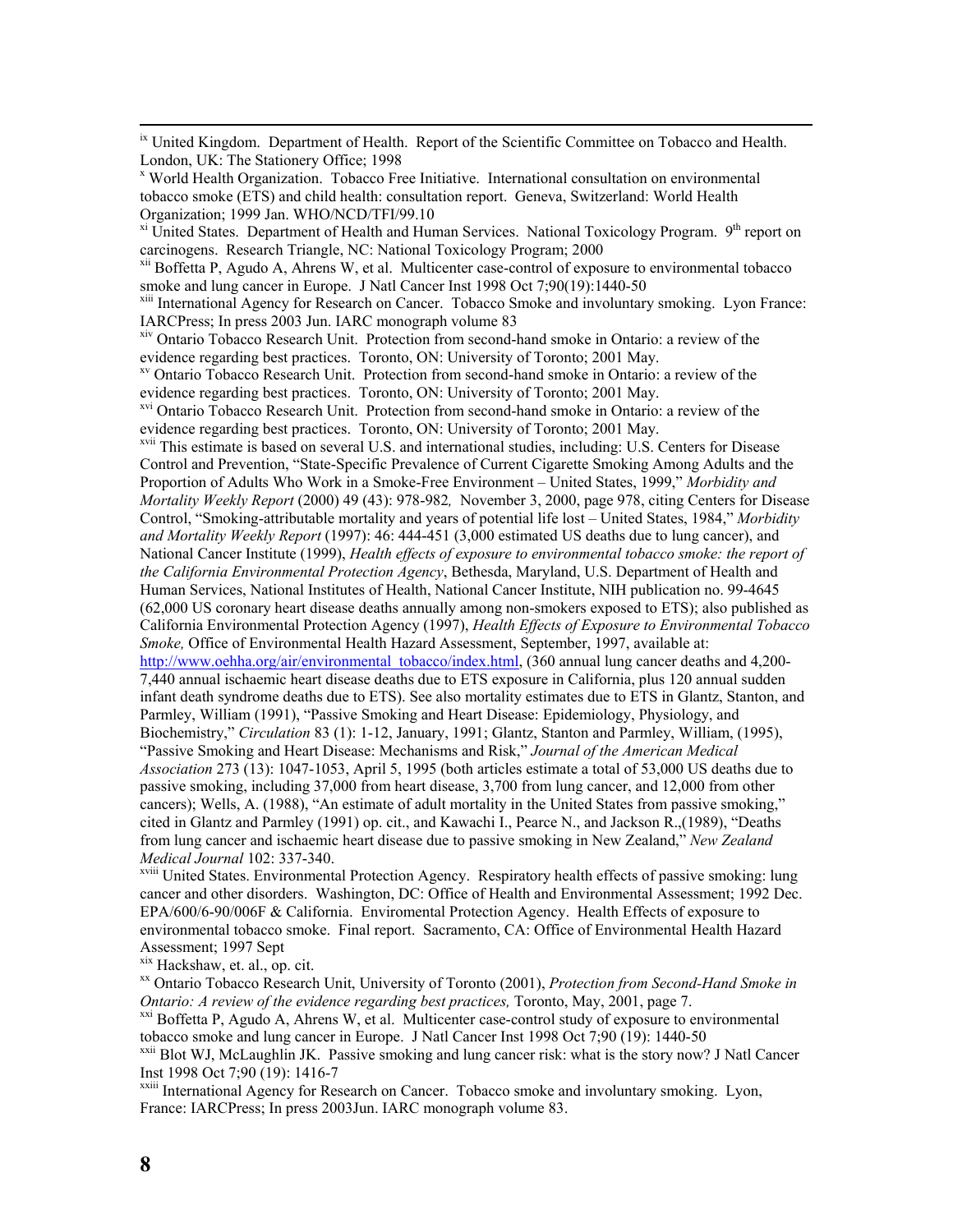xxiv International Agency for Research on Cancer. Tobacco smoke and involuntary smoking. Lyon, France: IARCPress; In press 2003Jun. IARC monograph volume 83.

xxvii California. Environmental Protection Agency. Health effects of exposure to environmental tobacco smoke. Final report. Sacramento. CA: Office of Environmental Health Hazard Assessment; 1997 Sep.

xxviii Otsuka R, Watanabe H, Hirata K, et al. Acute effects of passive smoking on the coronary circulation in healthy young adults. JAMA 2001 Jul 25;286(4): 436-41

xxix Otsuka R, Watanabe H, Hirata K, et al. Acute effects of passive smoking on the coronary circulation in healthy young adults. JAMA 2001 Jul 25;286(4): 436-41

xxx Bonita R, Duncan J, Truelsen T, et al. Passive Smoking as well as active smoking increases the risk of acute stroke. Tobacco Control 1999 Summer;8(2): 156-60

xxxi Nuorti, J.P. et. al., (2000), "Cigarette smoking and invasive pneumococcal disease," *New England Journal of Medicine* 342: 681-689; Sheffield, J.V. and Root, R.K., (2000), "Smoking and pneumococcal infection," 342: 732-734; ACOEM (2000), op. cit., page 2, and also page 3 and page 7 (footnotes 23 and 24), citing Jindal, S.K., et. al., (1994), "Indices of morbidity in adult patients exposed to environmental tobacco smoke," *Chest.* 106: 746-749 and White, J.R., et. al., (1991), "Respiratory illness in non-smokers chronically exposed to tobacco smoke in the workplace," *Chest.* 100: 39-43; Eisner, M. et. al., (1998), "Environmental tobacco smoke and adult asthma: The impact of changing exposure status on health outcomes," *American Journal of Respiratory and Critical Care Medicine* 158: 127-133, cited in *A Report to the Minister of Health from her Expert Panel on the renewal of the Ontario Tobacco Strategy* (February 1999), op. cit., pages 22 and 44; Greer, J., et. al., (1993), "Asthma related to occupational and ambient air pollutants in nonsmokers, *Journal of Occupational and Environmental Medicine* 35: 909-915; Shephard, R.J., (1992), "Respiratory irritation from environmental tobacco smoke," *Archives of Environmental Health*  47 (2): 123-130; Tyler, Michele, (1998), "Blowing smoke: Do smokers have a right? Limiting the privacy rights of cigarette smokers," *Georgetown Law Journal* 86 (3): 783-811, citing references on respiratory effects of ETS (page 784).

xxxii California Environmental Protection Agency, (1997), *Health Effects of Exposure to Environmental Tobacco Smoke,* Office of Environmental Health Hazard Assessment, CEPA, Sacramento. xxxiii Ontario Tobacco Research Unit, University of Toronto (2001), *Protection from Second-Hand Smoke in* 

*Ontario: A review of evidence regarding best practices,* May, 2001, page 2.

xxxiv Eisner, Mark, et. al. (1998), "Bartenders' Respiratory Health After Establishment of Smoke-Free Bars and taverns," Journal of the American Medical Association 280 (22): 1909-1914, December 9, 1998.

and taverns," *Journal of the American Medical Association* 280 (22): 1909-1914, December 9, 1998. xxxv Ontario Tobacco Research Unit, University of Toronto, (2001), *Protection from Second-hand Tobacco Smoke in Ontario: A review of the evidence regarding best practices,* Toronto, May, 2001, page 29; and brochure of The Hotel Association of Nova Scotia.

xxxvi Pacific Analytics, (2001), *The Economic Impacts of the Proposed Amendment to the ETS Regulation,*  prepared for The Workers Compensation Board of British Columbia, February, 2001, page 25.

xxxvii Repace, J. (1994), "Risk Management of Passive Smoking at Work and Home, *Saint Louis University Public Law Review* 13 (2): 763-785*;* Burton, D.J., "Smoke-free work environments require proper ventilation adjustments," cited in Borland, Ron, et. al., (1992), "Protection from Environmental Tobacco Smoke in California," *Journal of the American Medical Association* 268 (6): 749-752, August 12, 1992, footnote 27, page 752.

xxxviii Ontario Tobacco Research Unit, University of Toronto, (2001), *Protection from Second-hand Tobacco Smoke in Ontario: A review of the evidence regarding best practices, Toronto, May, 2001, pages* vii and 47.<br>xxxix "Smoking in Public Places," ASH Fact Sheet No. 14, October, 1999.

<sup>x1</sup> Ontario Tobacco Research Unit, University of Toronto, (2001), *Protection from Second-hand Tobacco Smoke in Ontario: A review of the evidence regarding best practices, Toronto, May, 2001, page 22.*  $x^{11}$  Ibid., page 28

xlii Robin Lee Allen (1998), "Secondhand smoke signals Boston suit," *Nation's Restaurant News,* New York, March 23, 1998.

xliii Idem.

xxv US Public Health Service (1983), *The Health Consequences of Smoking: Cardiovascular Disease: A Report of the Surgeon-General,* US Department of Health and Human Services 84-50202.

<sup>&</sup>lt;sup>xxvi</sup> De Groh M, Morrison HI. Environmental tobacco smoke and deaths from coronary heart disease in Canada. Chronic Dis Can 2002;23 (1): 13-6.